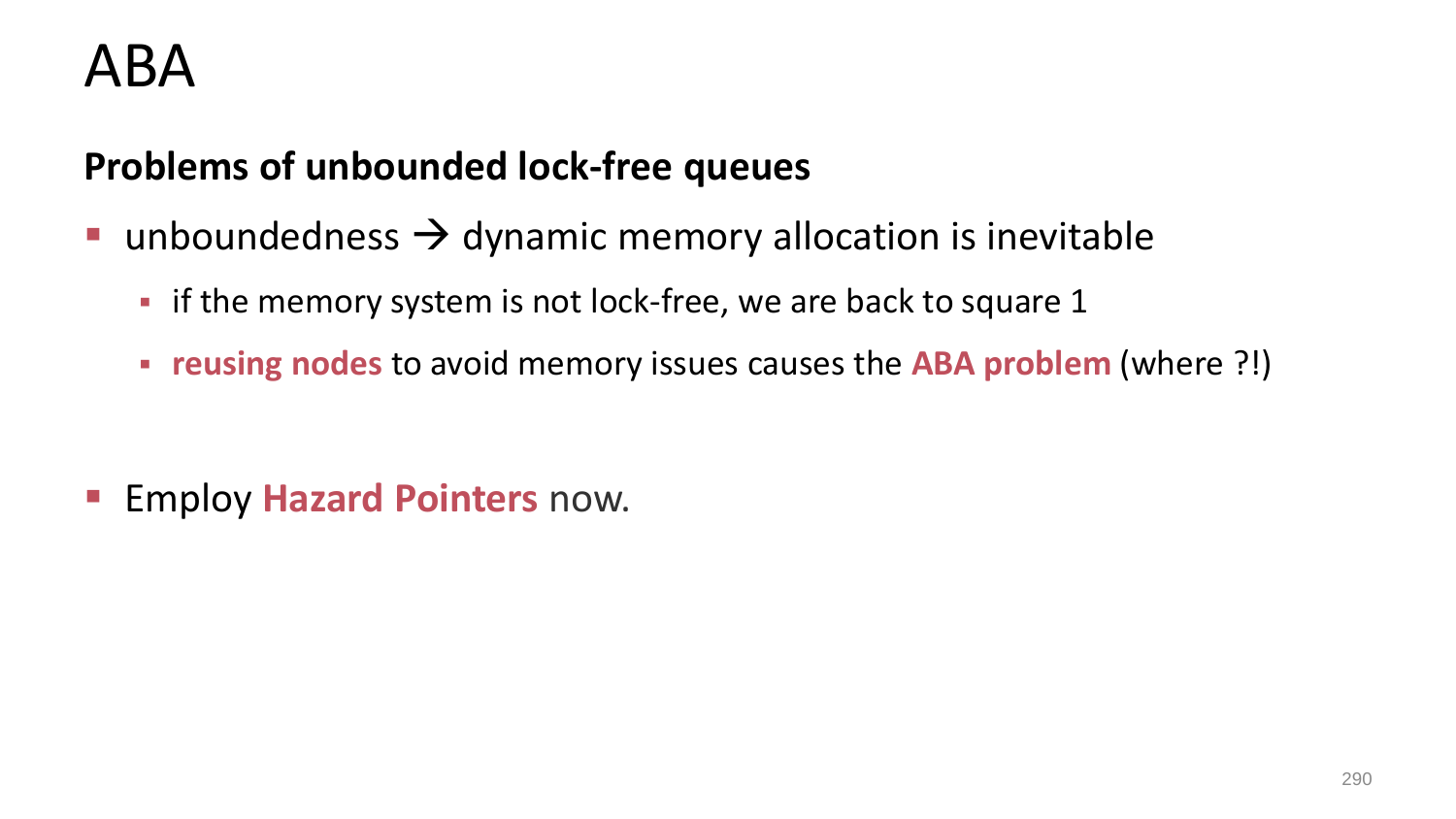### Hazard Pointers

- Store pointers of memory references about to be accessed by a thread
- Memory allocation checks all hazard pointers to avoid the ABA problem

#### **Number of threads unbounded**

- $\rightarrow$ time to check hazard pointers also unbounded!
- $\rightarrow$  difficult dynamic bookkeeping!

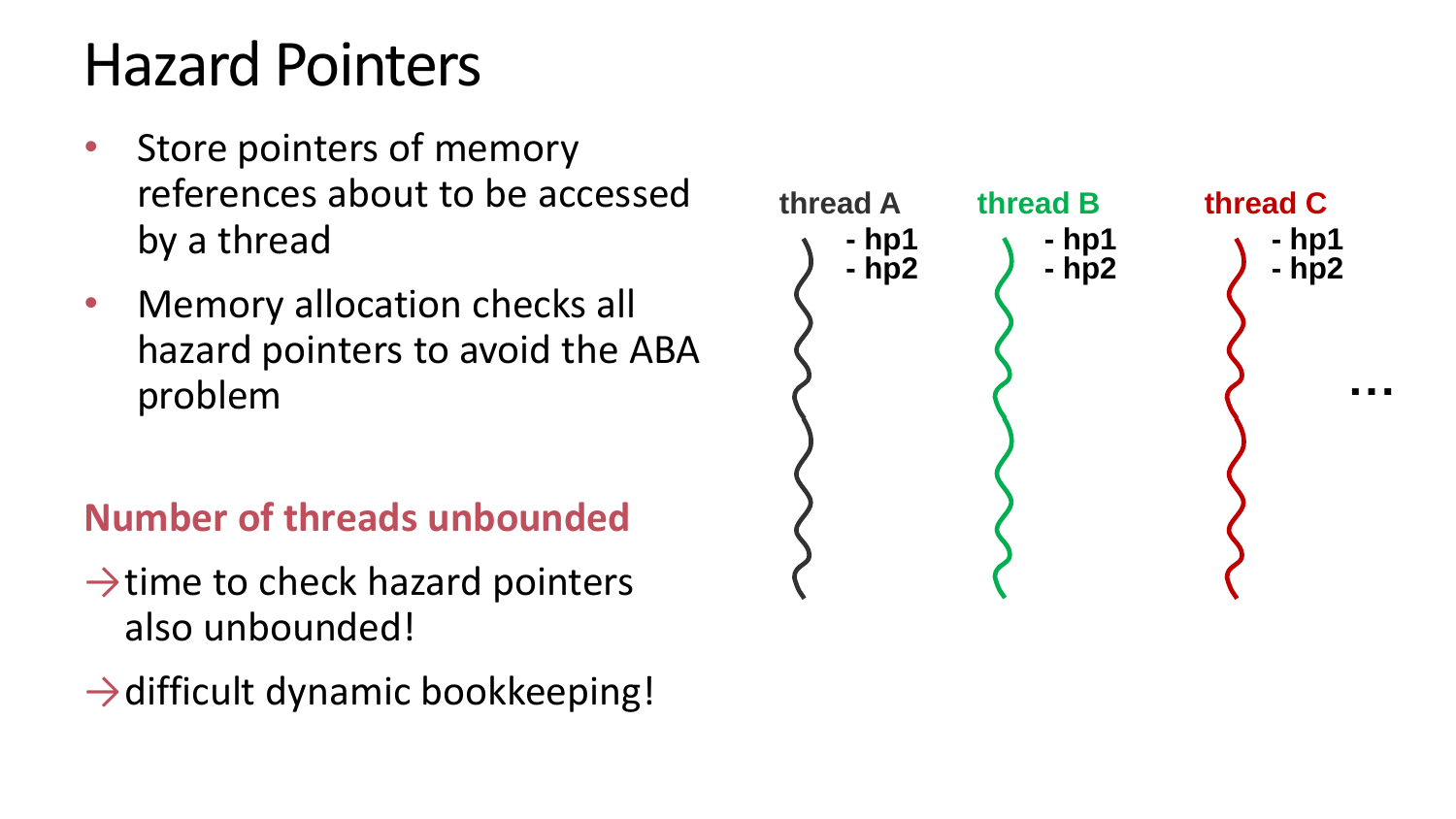#### Key idea of Cooperative MT & Lock-free Algorithms

Use the **guarantees of cooperative multitasking** to implement efficient unbounded lock-free queues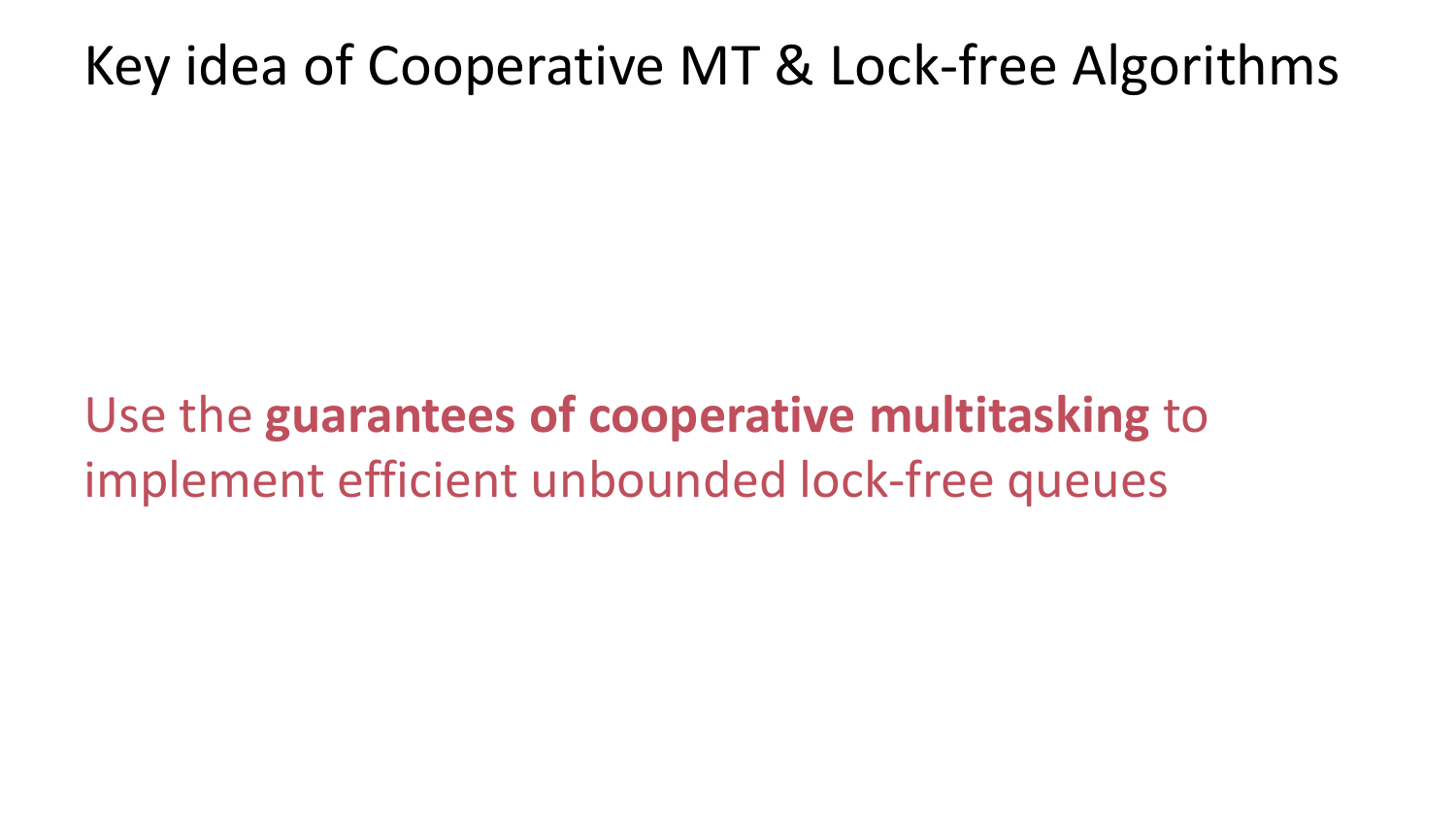# Time Sharing

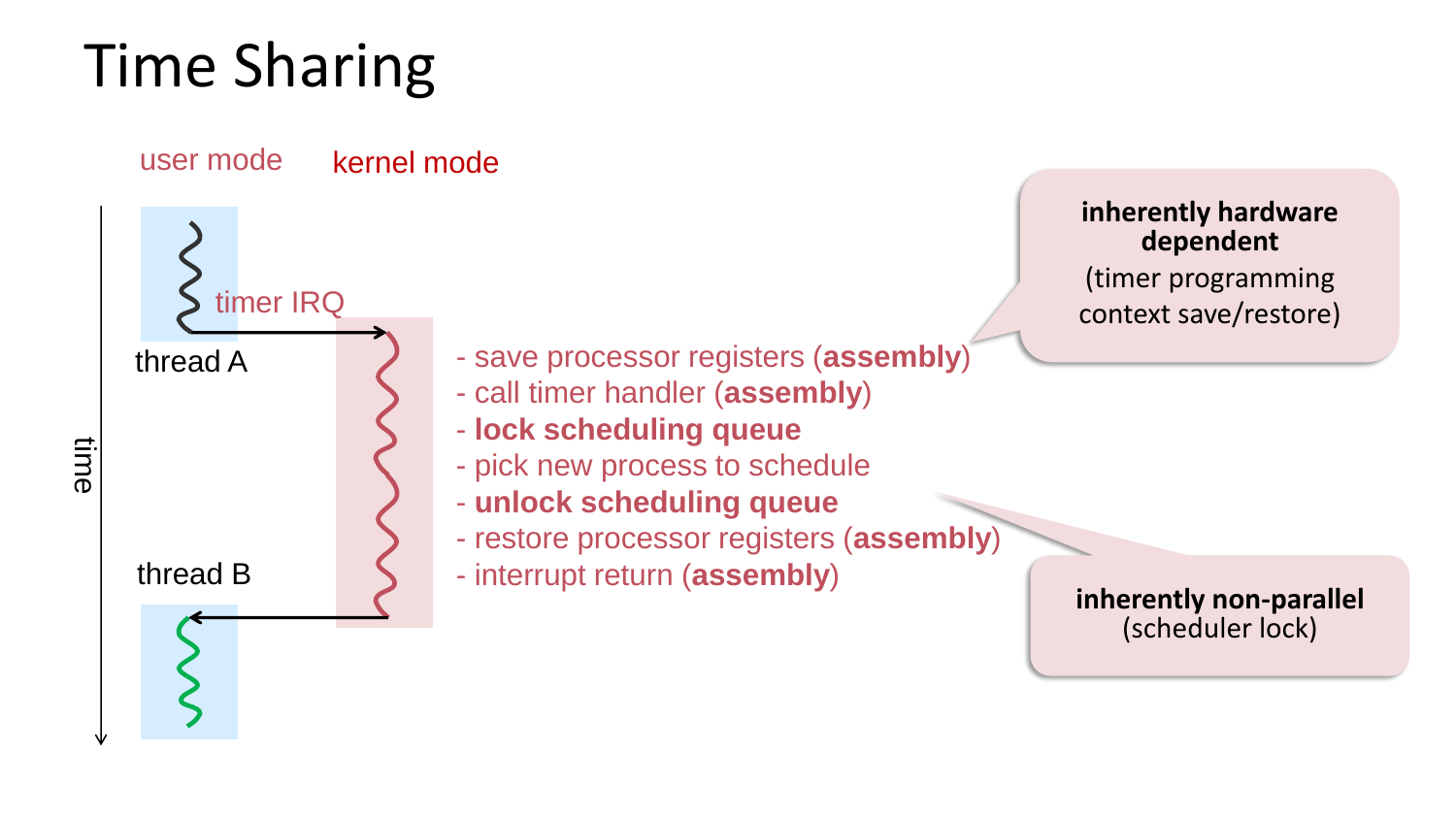## Cooperative Multitasking

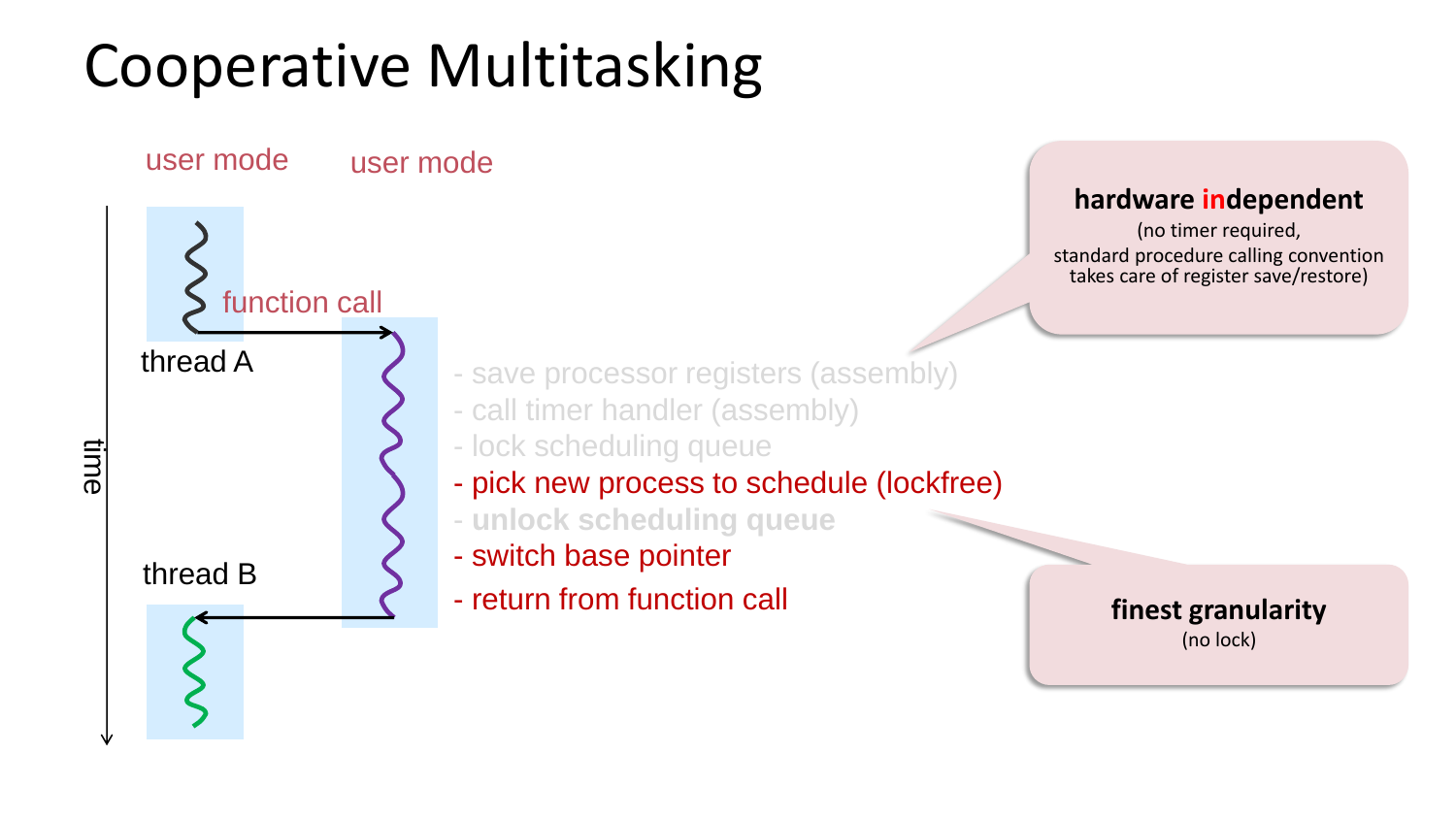## Implicit Cooperative Multitasking

#### **Ensure cooperation**

■ Compiler automatically inserts code at specific points in the code

#### **Details**

- Each process has a quantum
- At regular intervals, the compiler inserts code to decrease the quantum and calls the scheduler if necessary

```
[rcx + 88], 10 ; decrement quantum by 10
 sub
      skip (check if it is negative)
 jge
     Switch
                    ; perform task switch
 call
skip:
```
implicit cooperative multitasking – AMD64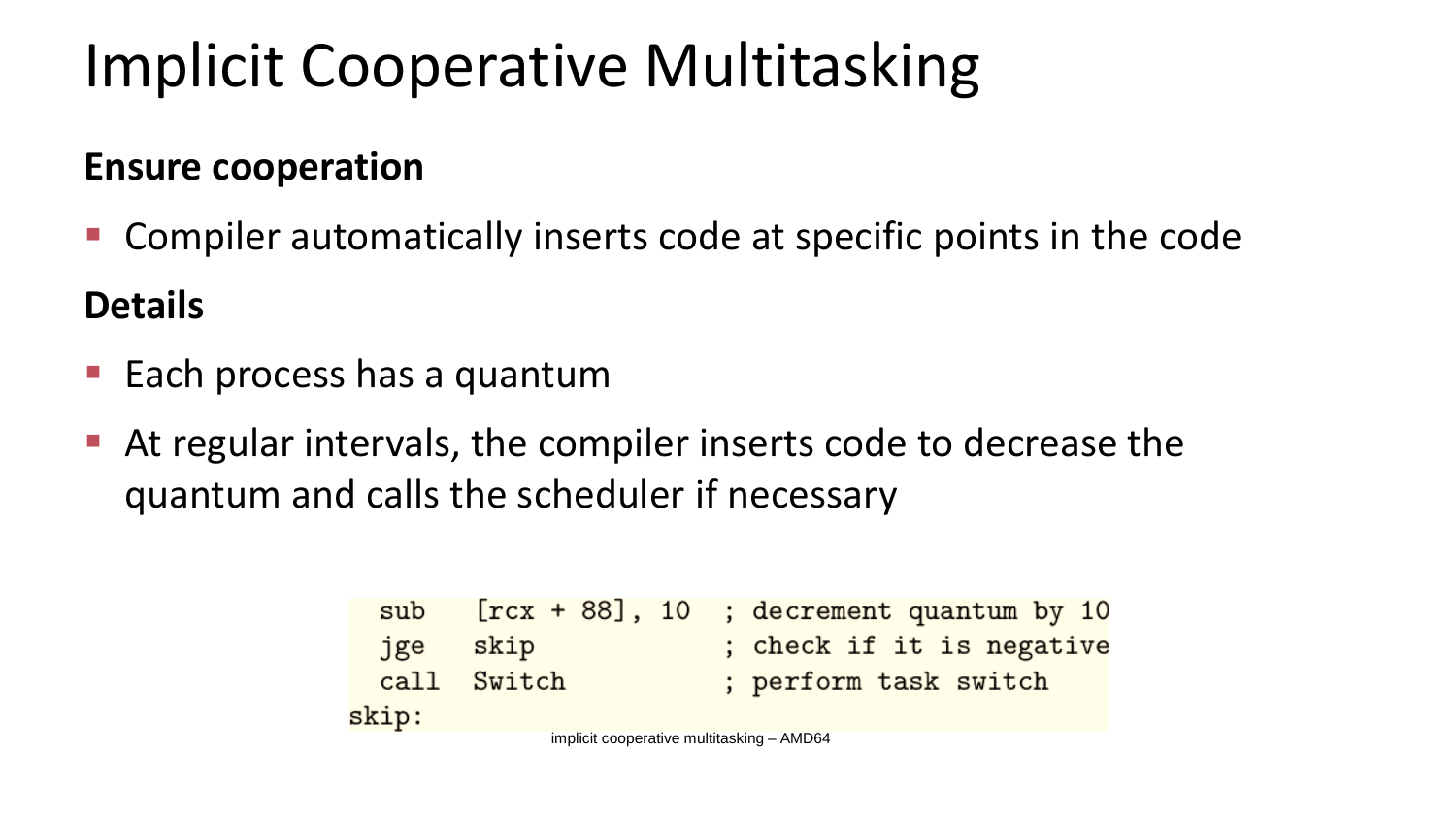#### uncooperative

PROCEDURE Enqueue- (item: Item; VAR queue: Queue); BEGIN **{UNCOOPERATIVE}**

```
...
  (* no scheduling here ! *)
  ...
END Enqueue;
```
**zero overhead processor local "locks"**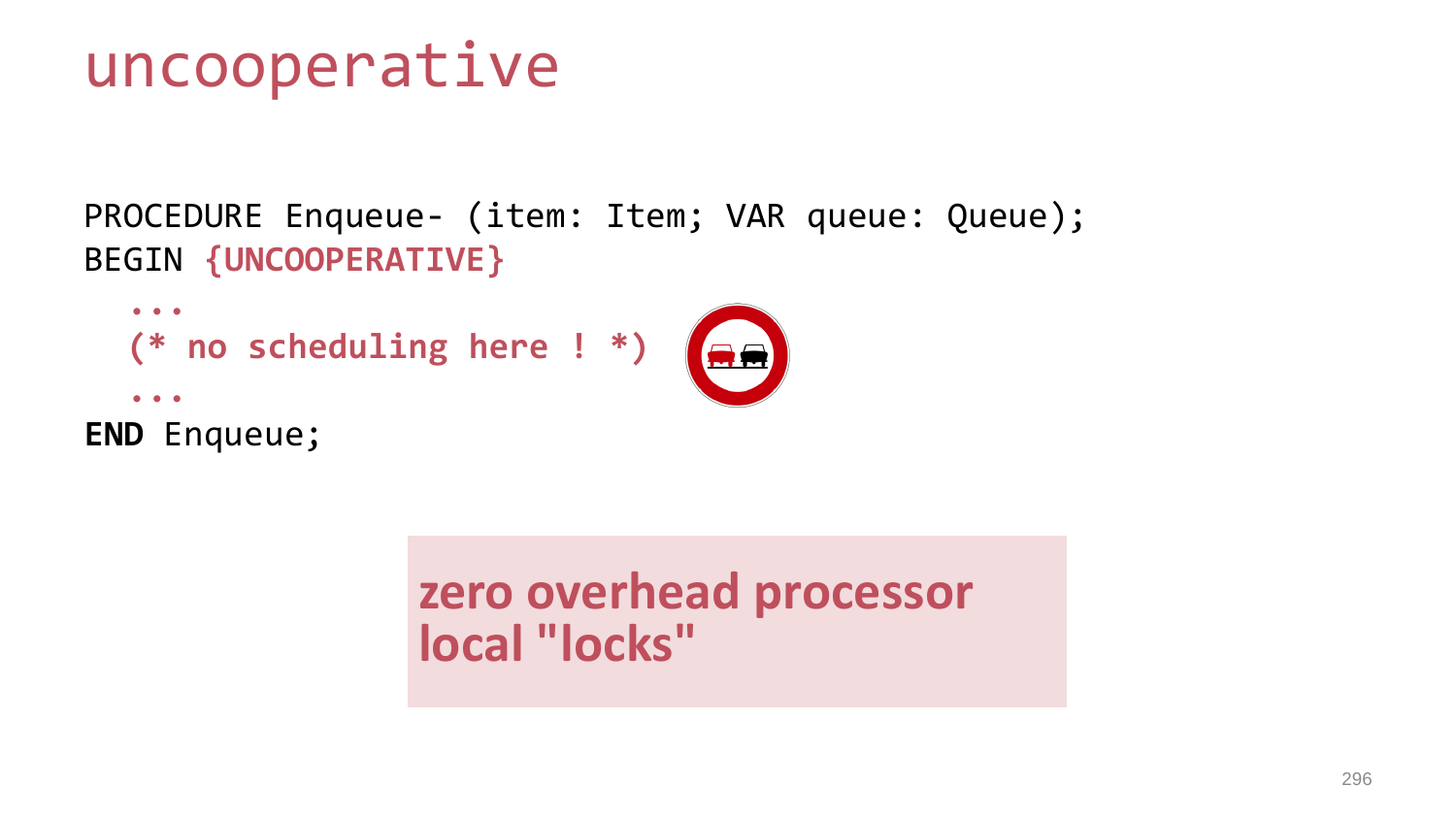## Implicit Cooperative Multitasking

#### **Pros**

- **Extremely light-weight** cost of a regular function call
- $\blacksquare$  allow for global optimization calls to scheduler known to the compiler
- **zero overhead processor local locks**

#### **Cons**

- overhead of inserted scheduler code
- currently sacrifice one hardware register (e.g.  $rcx$ )
- **Fig. 2** requires a special compiler and access to the source code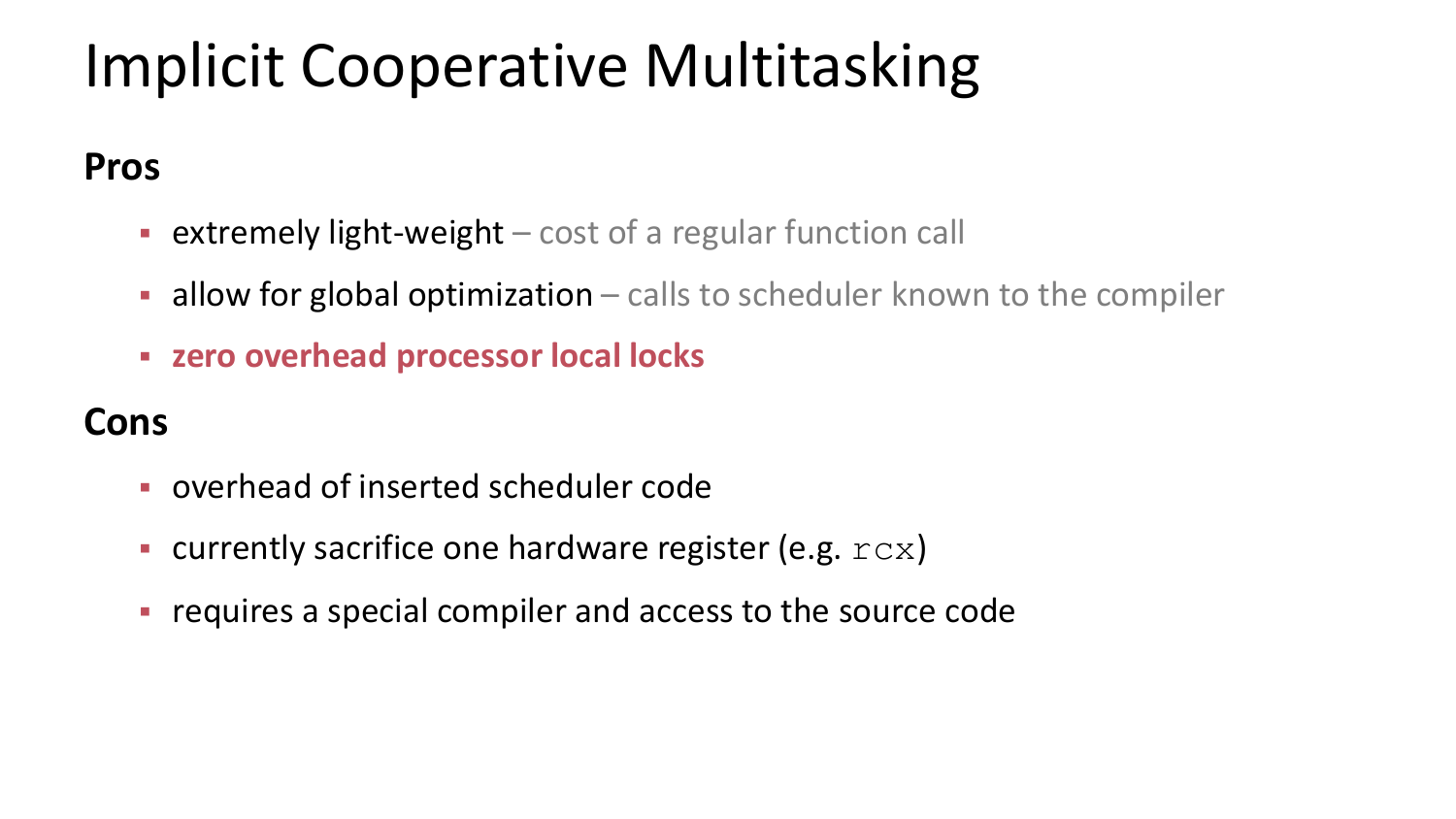### Cooperative MT & Lock-free Algorithms

#### **Guarantees of cooperative MT**

- No more than M threads are executing inside an **uncooperative** block ( $M = #$  of processors)
- No thread switch occurs while a thread is running on a processor

#### **hazard pointers can be associated with the processor**

- Number of hazard pointers limited by M
- Search time constant

thread-local storage  $\rightarrow$  processor local storage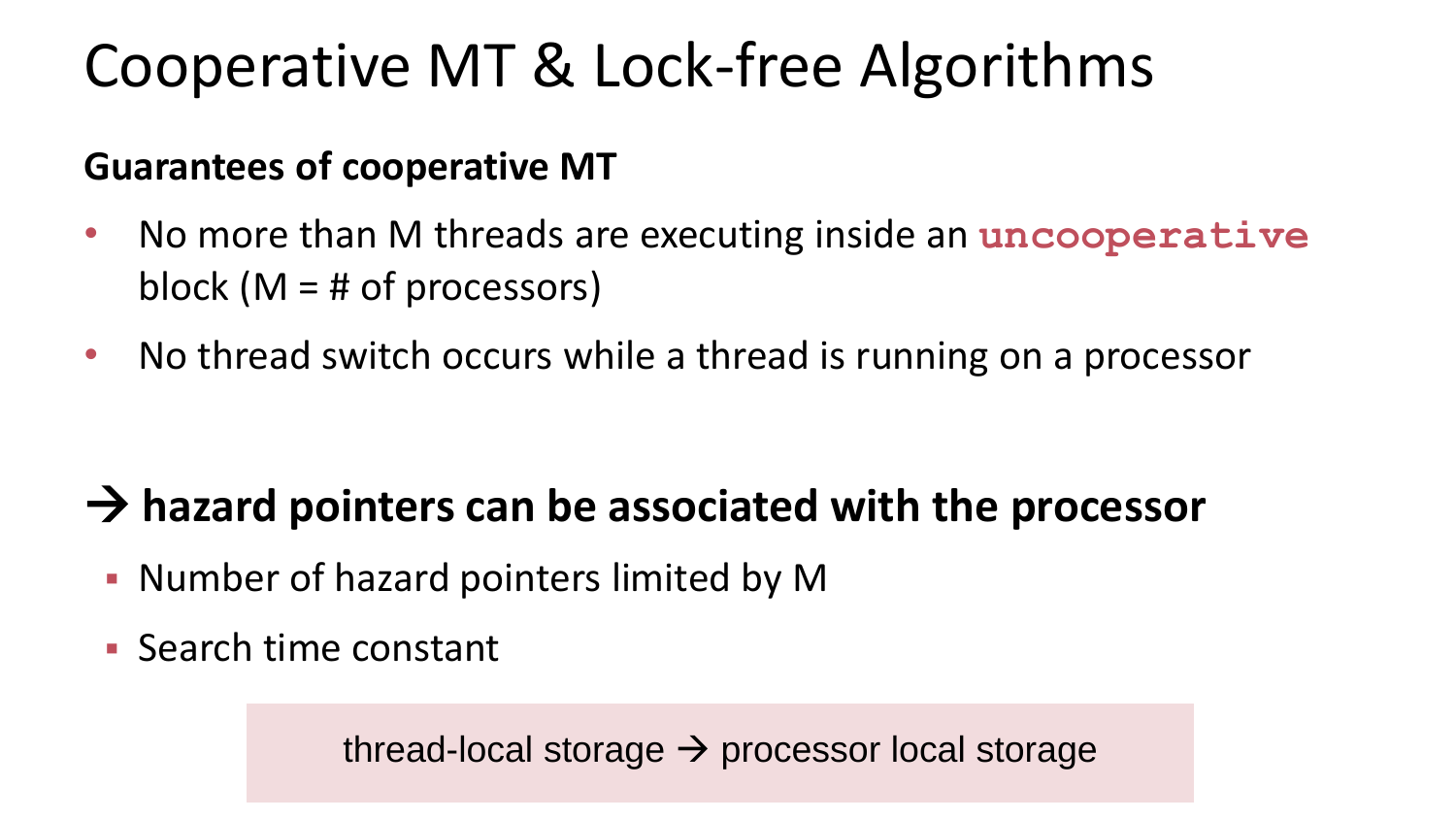### No Interrupts?

Device drivers are interrupt-driven

**• breaks all assumptions made so far** (number of contenders limited by the number of processors)

Key idea: model interrupt handlers as virtual processors

 $M = #$  of physical processors  $+ #$  of potentially concurrent interrupts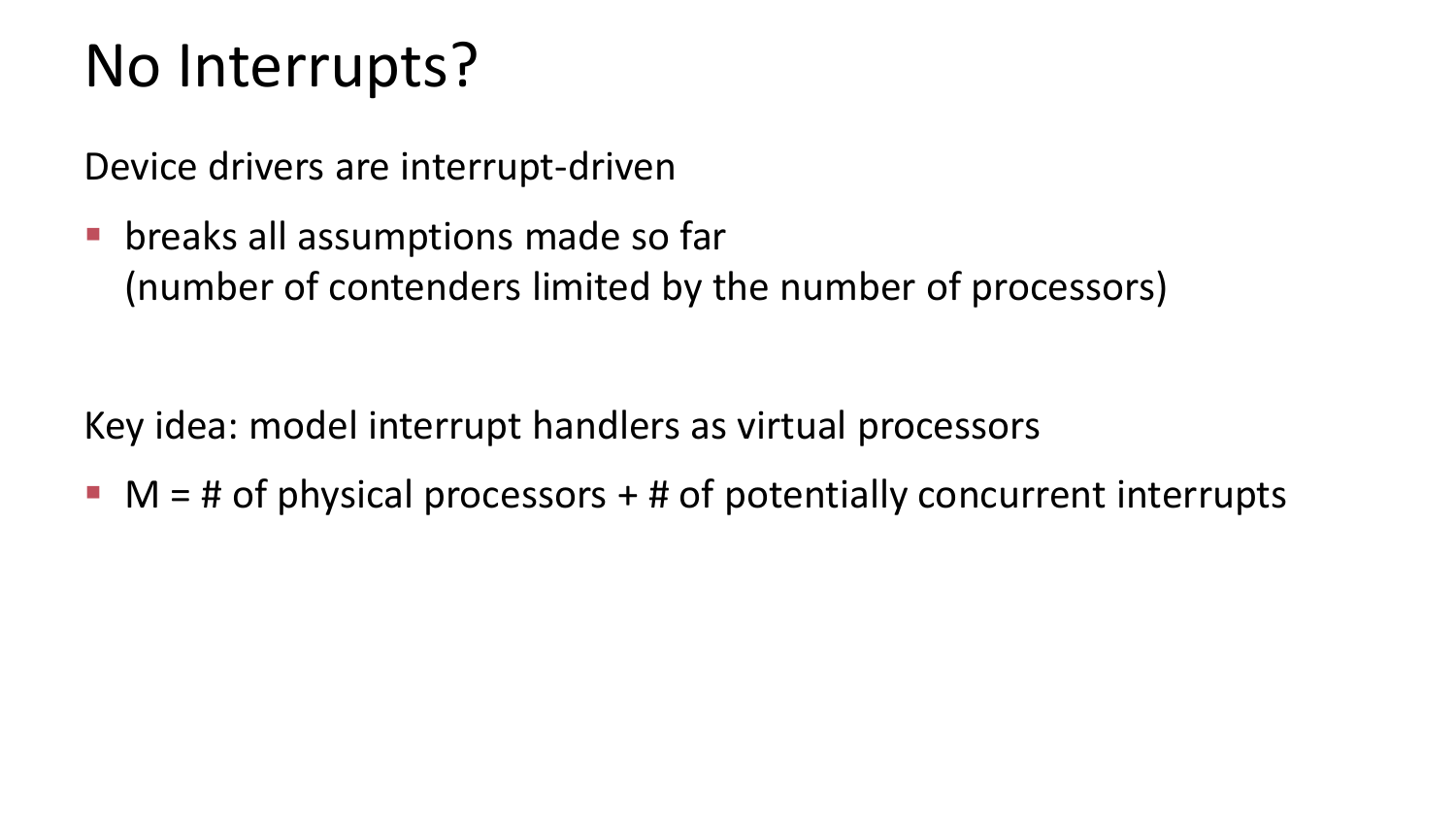### Queue Data Structures

#### for each queue

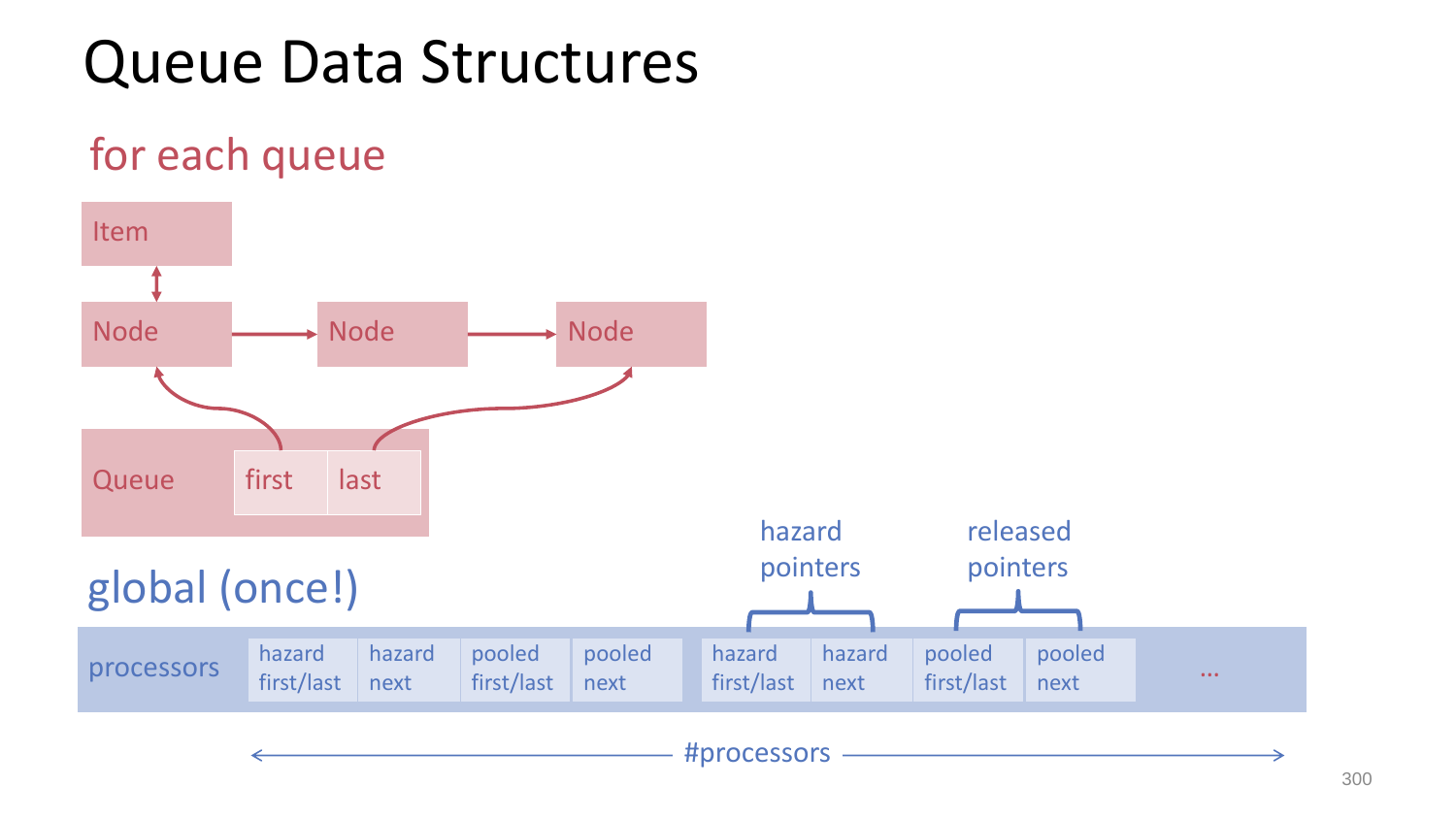## Marking Hazarduous

```
PROCEDURE Access (VAR node, reference: Node; pointer: SIZE);
VAR value: Node; index: SIZE;
BEGIN {UNCOOPERATIVE, UNCHECKED}
  index := Processors.GetCurrentIndex ();
  LOOP
     processors[index].hazard[pointer] := node;
     value := CAS (reference, NIL, NIL);
     IF value = node THEN EXIT END;
     node := value;
  END;
END Access;
PROCEDURE Discard (pointer: SIZE);
BEGIN {UNCOOPERATIVE, UNCHECKED} 
                                                   guarantee: the node in reference 
                                                   was set hazardous before it was 
                                                   here available in reference
```
processors[Processors.GetCurrentIndex ()].hazard[pointer] := NIL; **END** Discard;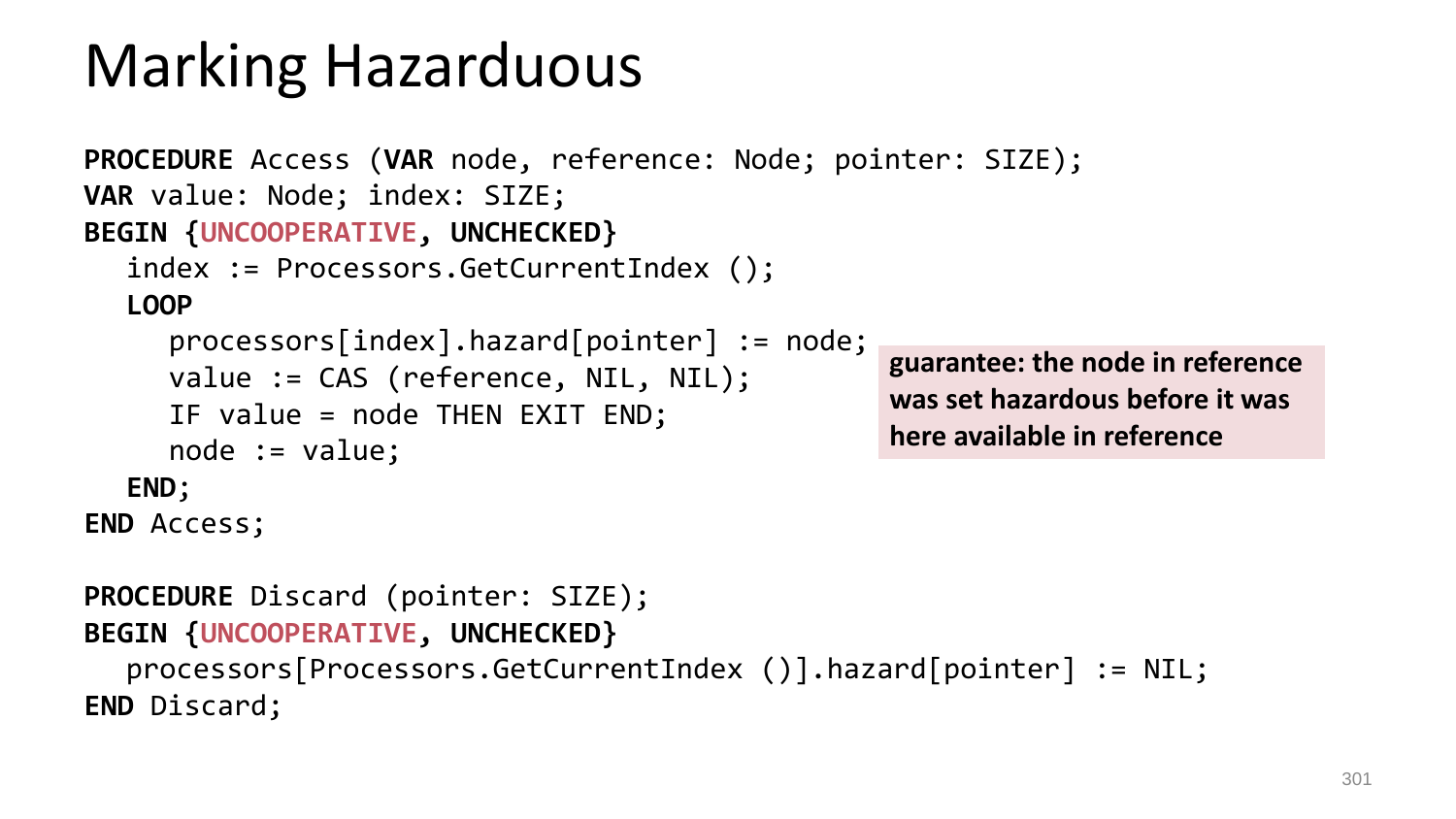#### Node Reuse

```
PROCEDURE Acquire (VAR node {UNTRACED}: Node): BOOLEAN;
VAR index := 0: SIZE;
BEGIN {UNCOOPERATIVE, UNCHECKED}
  WHILE (node # NIL) & (index # Processors.Maximum) DO
      IF node = processors[index].hazard[First] THEN
        Swap (processors[index].pooled[First], node); index := 0;
     ELSIF node = processors[index].hazard[Next] THEN 
        Swap (processors[index].pooled[Next], node); index := 0;
     ELSE
        INC (index) 
     END;
  END;
                                                wait free algorithm to find non-
                                                hazarduous node for reuse (if any)
```
RETURN node # NIL;

**END** Acquire;

302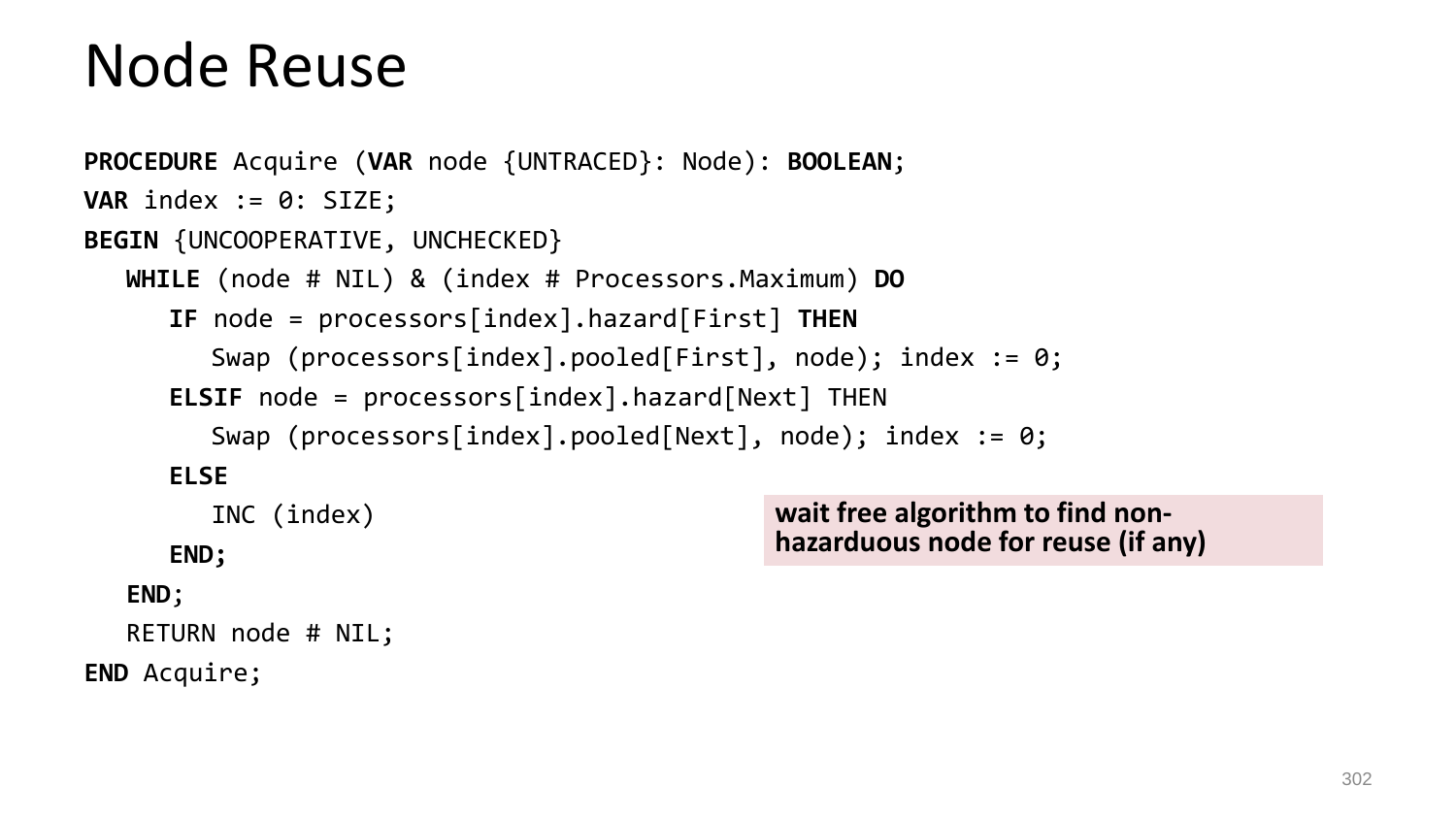### Lock-Free Enqueue with Node Reuse

```
reuse
                                                                      mark last hazarduous
                                                                               unmark last
node := item.node;
IF ~Acquire (node) THEN 
  NEW (node); 
END;
node.next := NIL; node.item := item;
LOOP
  last := CAS (queue.last, NIL, NIL);
  Access (last, queue.last, Last);
  next := CAS (last.next, NIL, node);
  IF next = NIL THEN EXIT END;
  IF CAS (queue.last, last, next) # last THEN CPU.Backoff END;
END;
ASSERT (CAS (queue.last, last, node) # NIL, Diagnostics.InvalidQueue);
Discard (Last);
```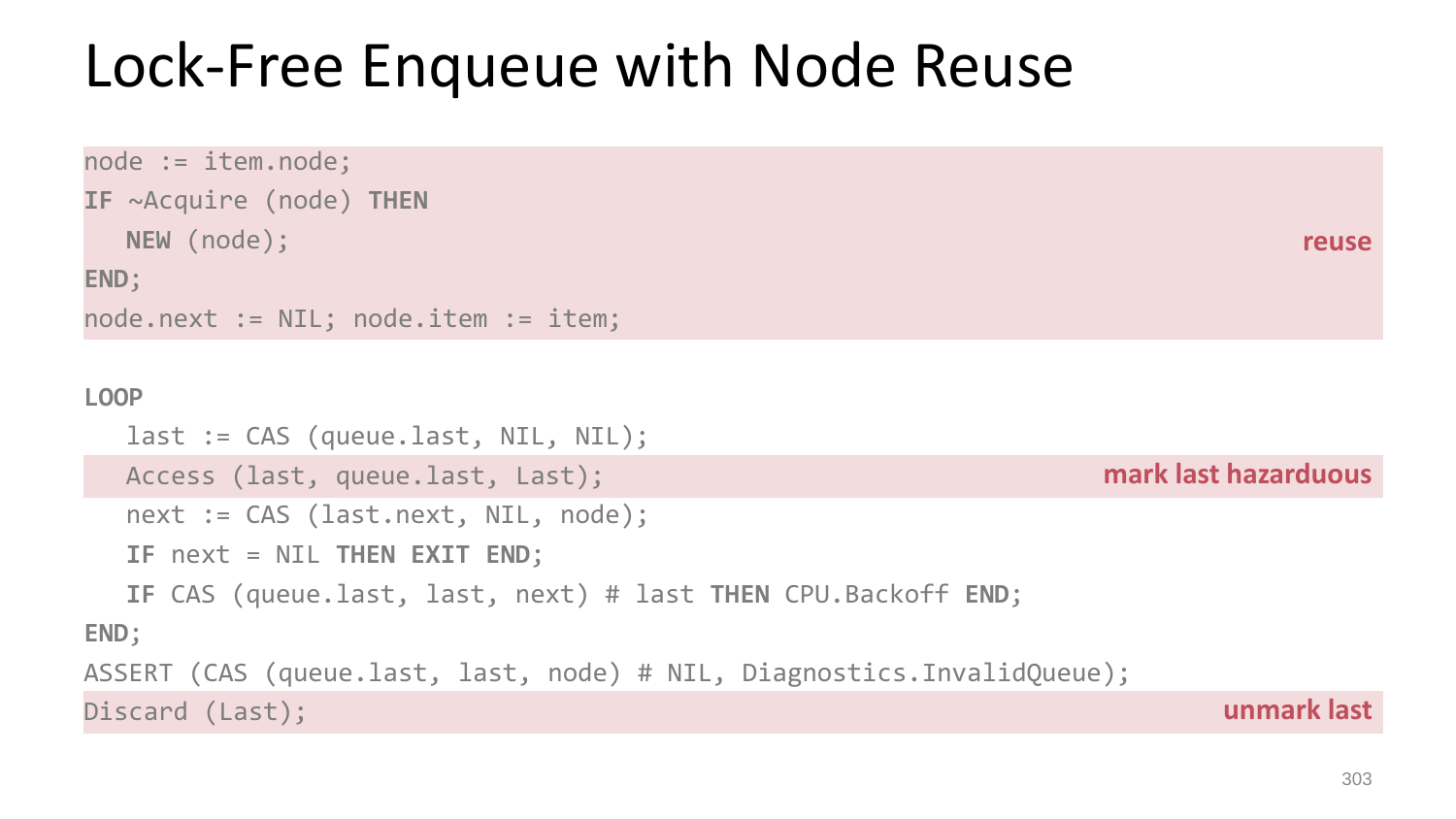### Lock-Free Dequeue with Node Reuse

```
mark first hazarduous
                                                                     unmark first and next
                                                                      unmark first and next
                                                                      mark next hazarduous
                                                                              unmark next
LOOP
  first := CAS (queue.first, NIL, NIL);
  Access (first, queue.first, First);
  next := CAS (first.next, NIL, NIL);
  Access (next, first.next, Next);
  IF next = NIL THEN 
     item := NIL; Discard (First); Discard (Next); RETURN FALSE 
  END;
  last := CAS (queue.last, first, next);
  item := next.item;
  IF CAS (queue.first, first, next) = first THEN EXIT END;
  Discard (Next); CPU.Backoff;
END;
first.item := NIL; first.next := first; item.node := first;
Discard (First); Discard (Next); RETURN TRUE;
```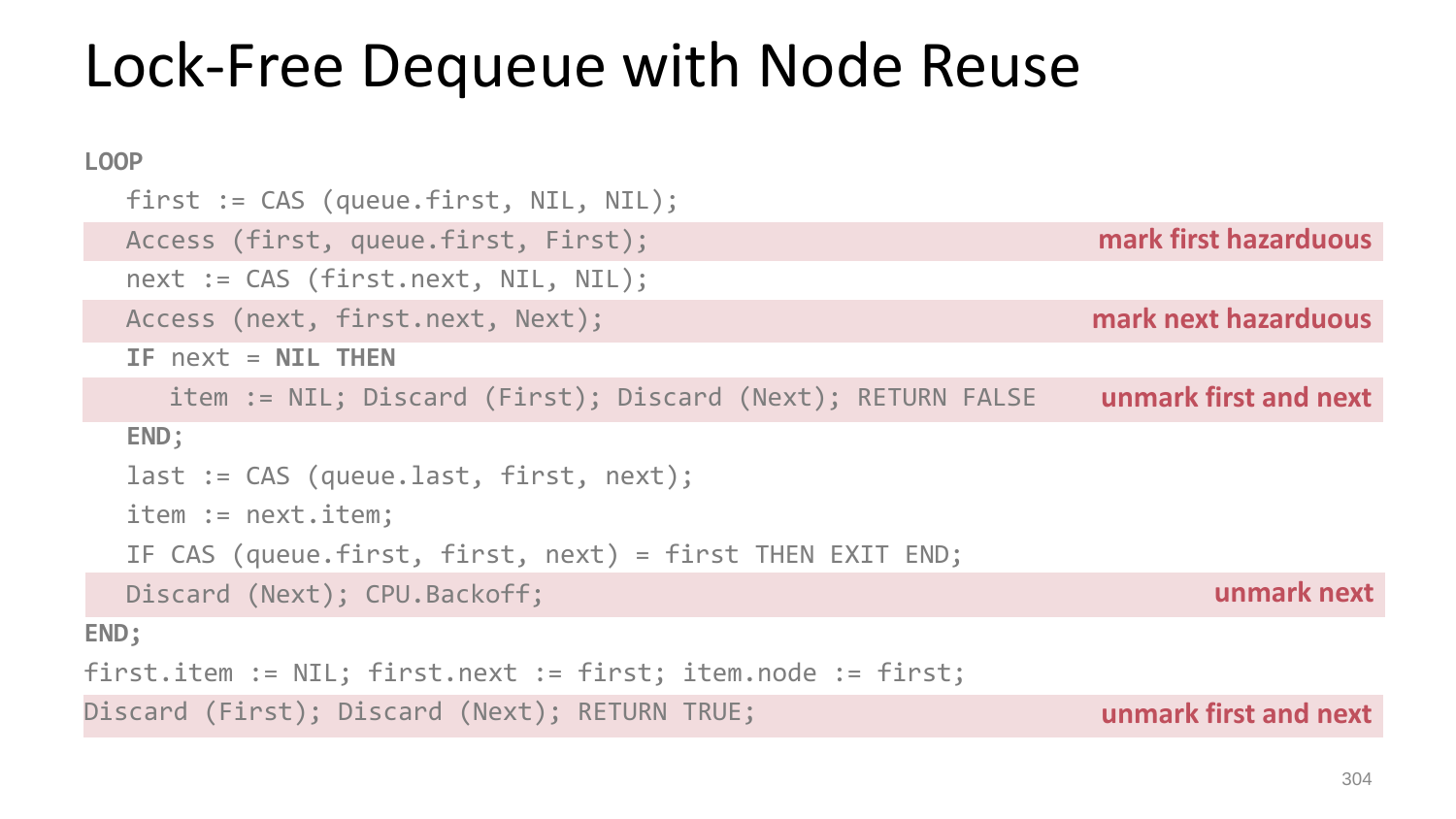## Scheduling -- Activities



(cf. Activities.Mod)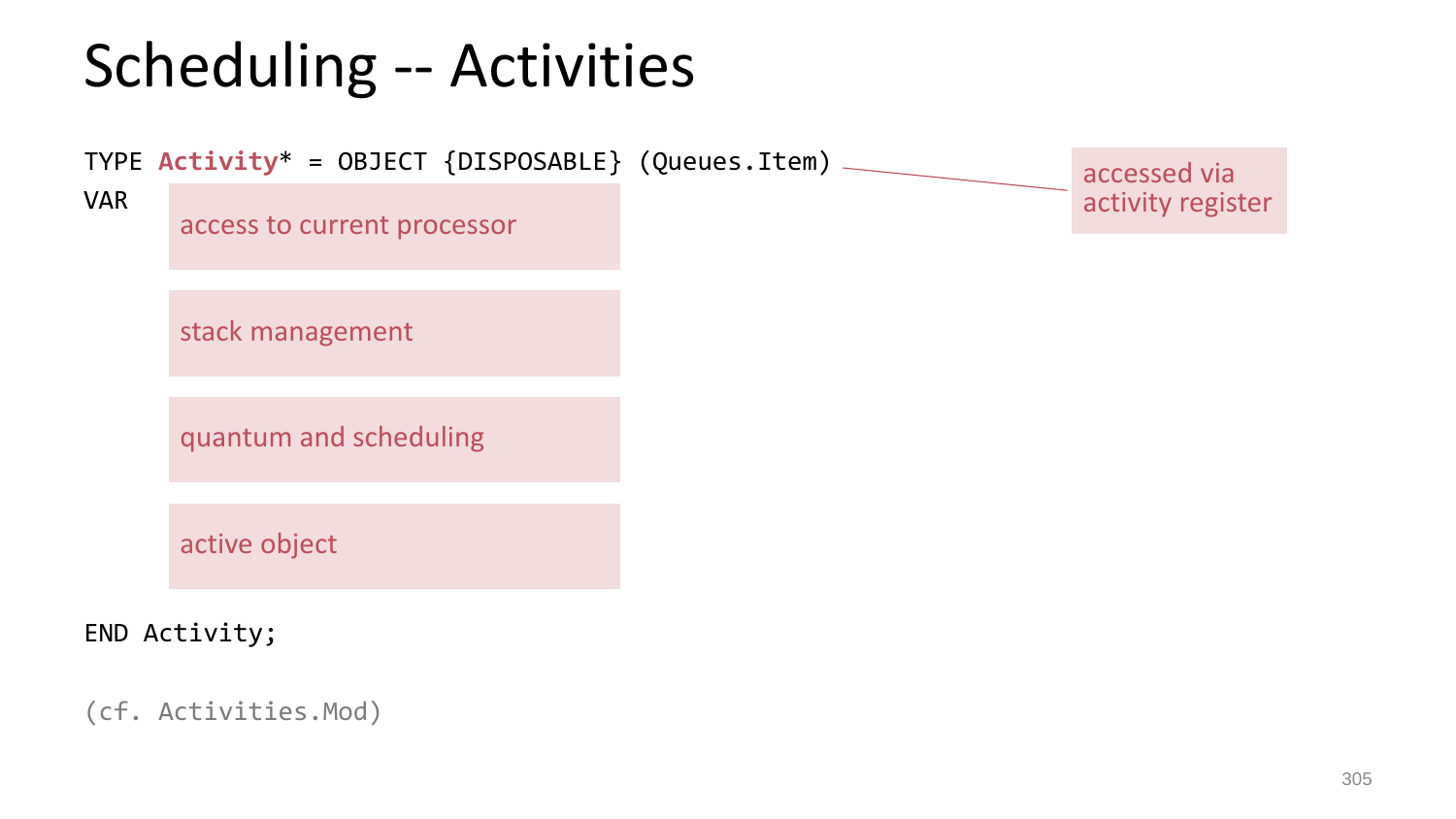## Lock-free scheduling

Use non-blocking Queues and discard coarser granular locking.

Problem: Finest granular protection makes races possible that did not occur previously:

```
current := GetCurrentTask()
```

```
next := Dequeue(readyqueue)
```

```
Enqueue(current, readyqueue)
```
SwitchTo(next)

Other thread can dequeue and run (on the stack of) the currently executing thread!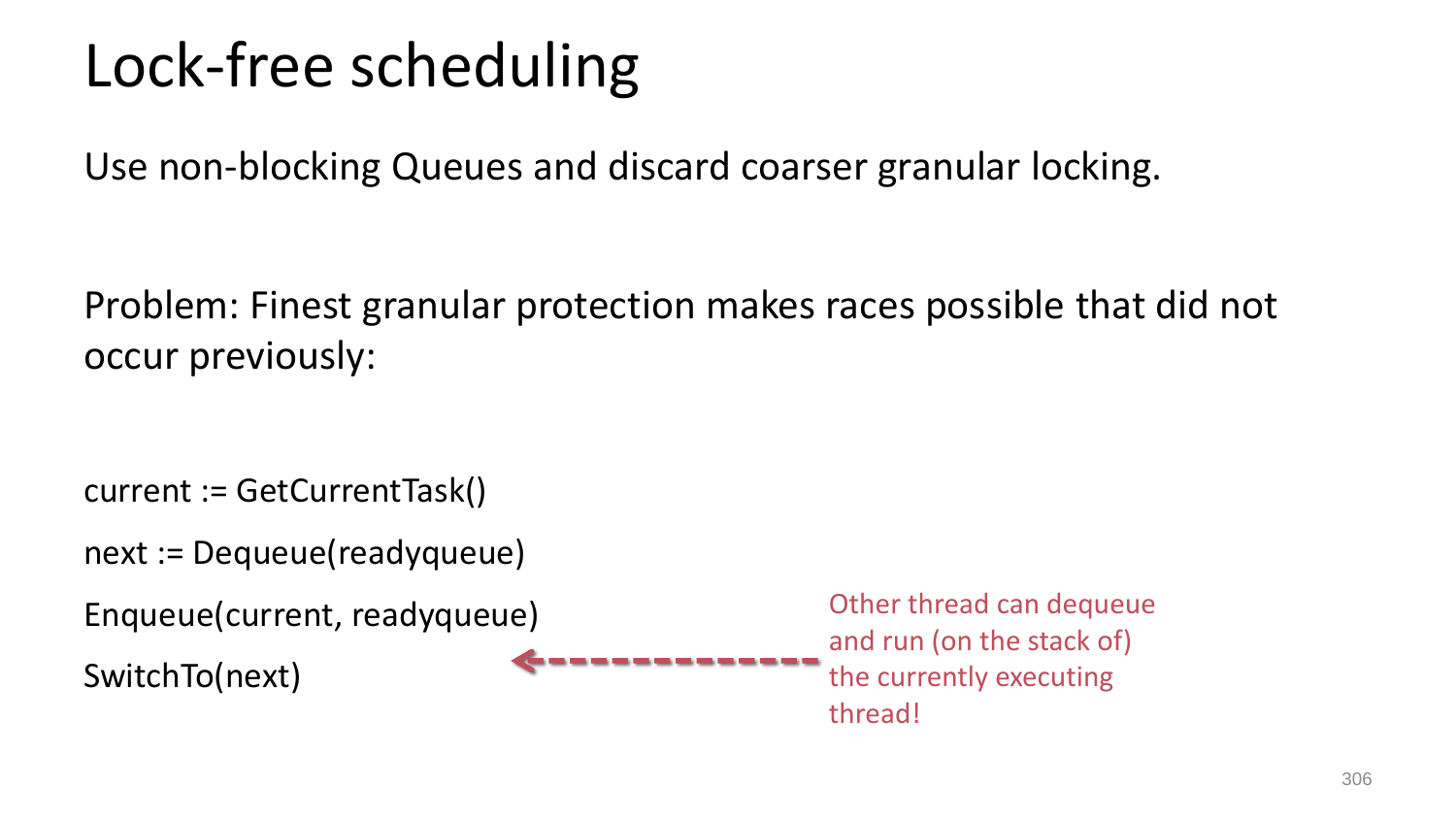### Task Switch Finalizer

```
PROCEDURE Switch-;
VAR currentActivity {UNTRACED}, nextActivity: Activity;
BEGIN {UNCOOPERATIVE, SAFE}
 currentActivity := SYSTEM.GetActivity ()(Activity);
 IF Select (nextActivity, currentActivity.priority) THEN
   SwitchTo (nextActivity, Enqueue, ADDRESS OF readyQueue[currentActivity.priority]);
   FinalizeSwitch;
 ELSE
   currentActivity.quantum := Qua. + um;END;
END Switch;
                                                                                                        307
                                                                Enqueue runs on 
                                                                new thread
                                                                Calls finalizer of 
                                                                previous thread
 (* Switch finalizer that enqueues the previous activity to the specified ready queue. *)
PROCEDURE Enqueue (previous {UNTRACED}: Activity; queue {UNTRACED}: POINTER {UNSAFE} TO Queues.Queue);
BEGIN {UNCOOPERATIVE, UNCHECKED}
         Queues.Enqueue (previous, queue^);
         IF ADDRESS OF queue^ = ADDRESS OF readyQueue[IdlePriority] THEN RETURN END;
         IF Counters.Read (working) < Processors.count THEN Processors.ResumeAllProcessors END;
END Enqueue;
```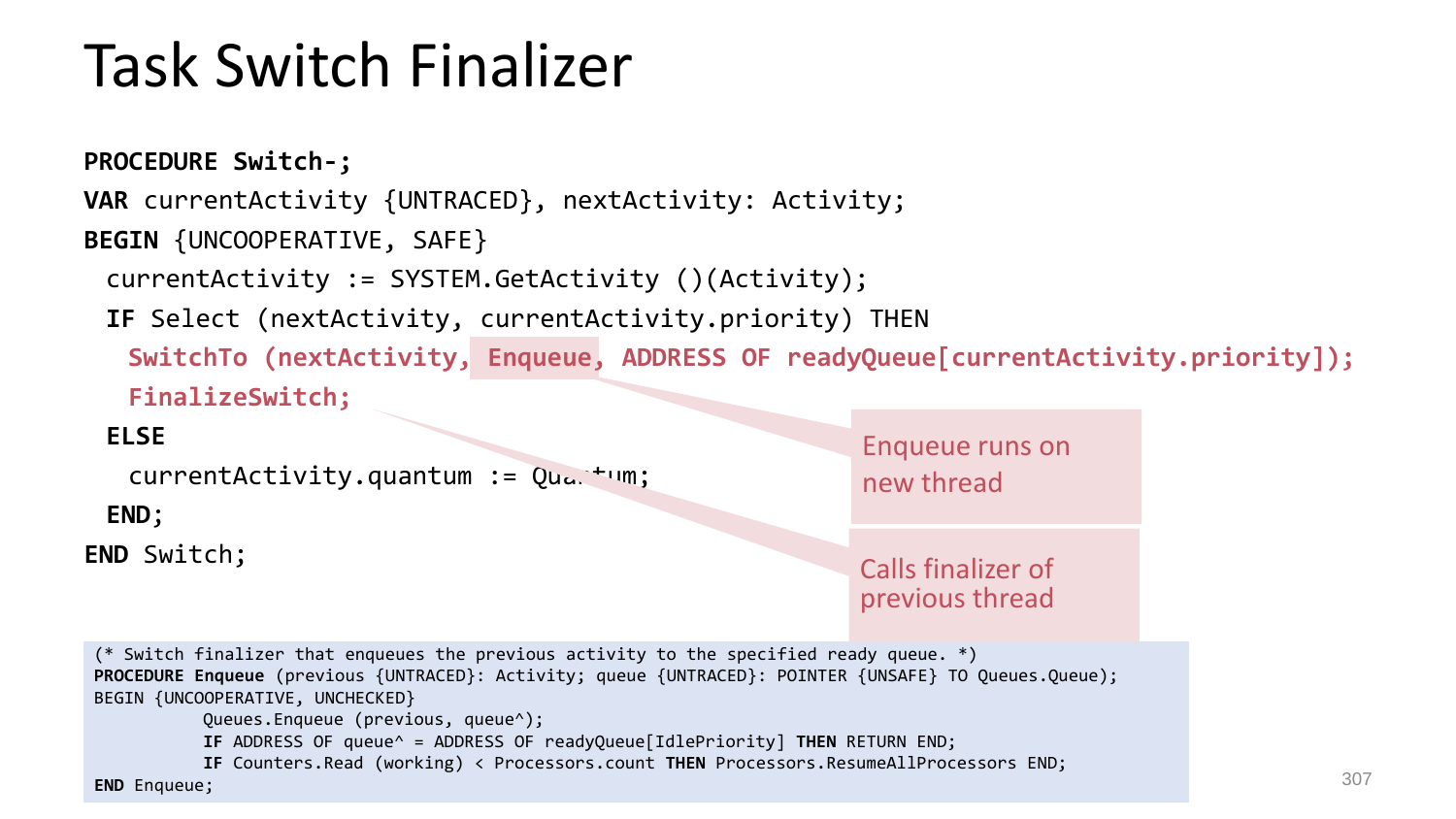## Task Switch Finalizer

```
PROCEDURE FinalizeSwitch-;
VAR currentActivity {UNTRACED}: Activity;
BEGIN {UNCOOPERATIVE, UNCHECKED}
 currentActivity := SYSTEM.GetActivity ()(Activity);
 IF currentActivity.finalizer # NIL THEN
   currentActivity.finalizer (currentActivity.previous, currentActivity.argument) 
 END;
 currentActivity.finalizer := NIL; 
 currentActivity.previous := NIL;
END FinalizeSwitch;
                                               Enqueue!
```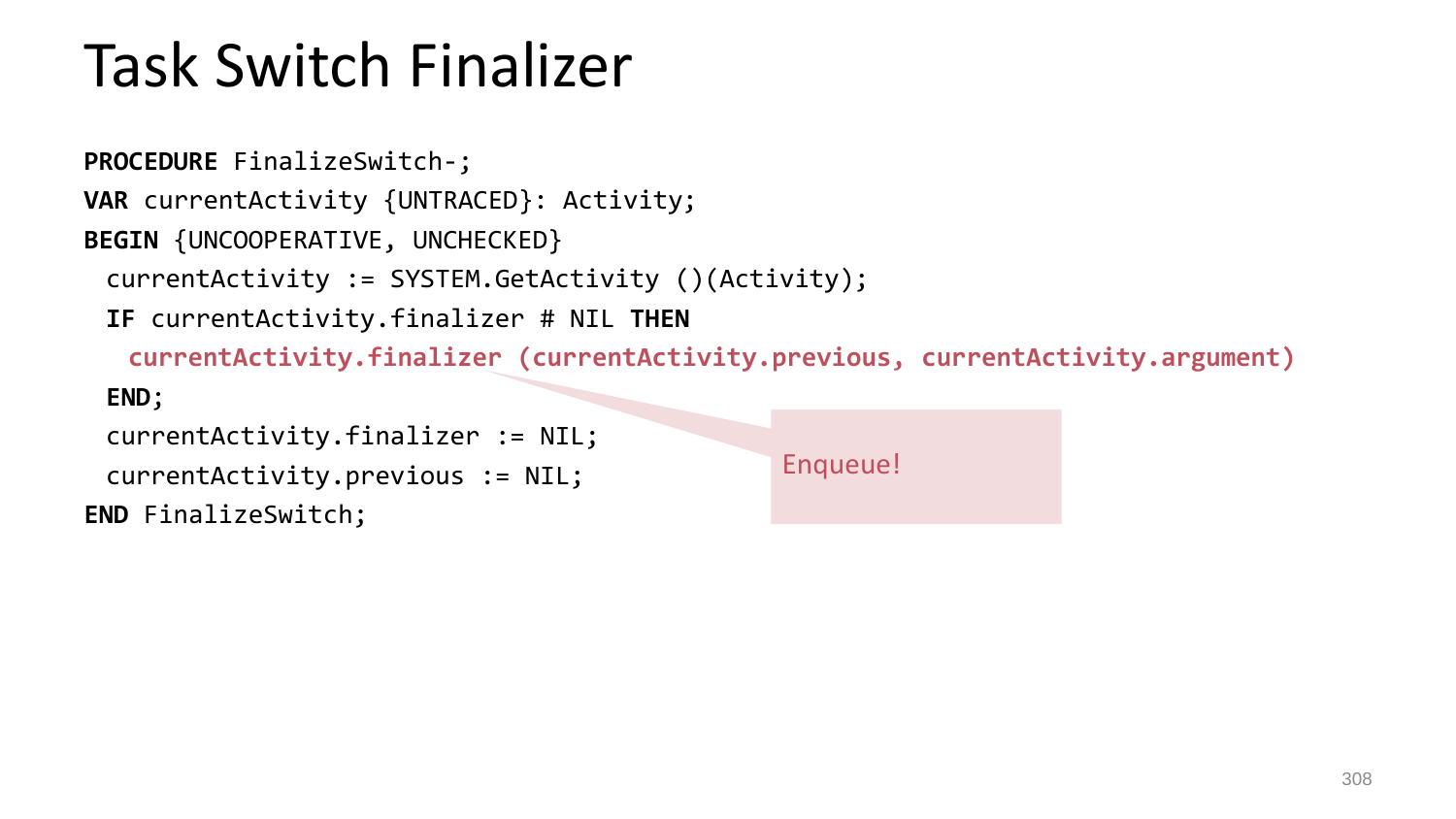### Stack Management

Stacks organized as Heap Blocks.

Stack check instrumented at beginning of each procedure.

Stack expansion possibilities

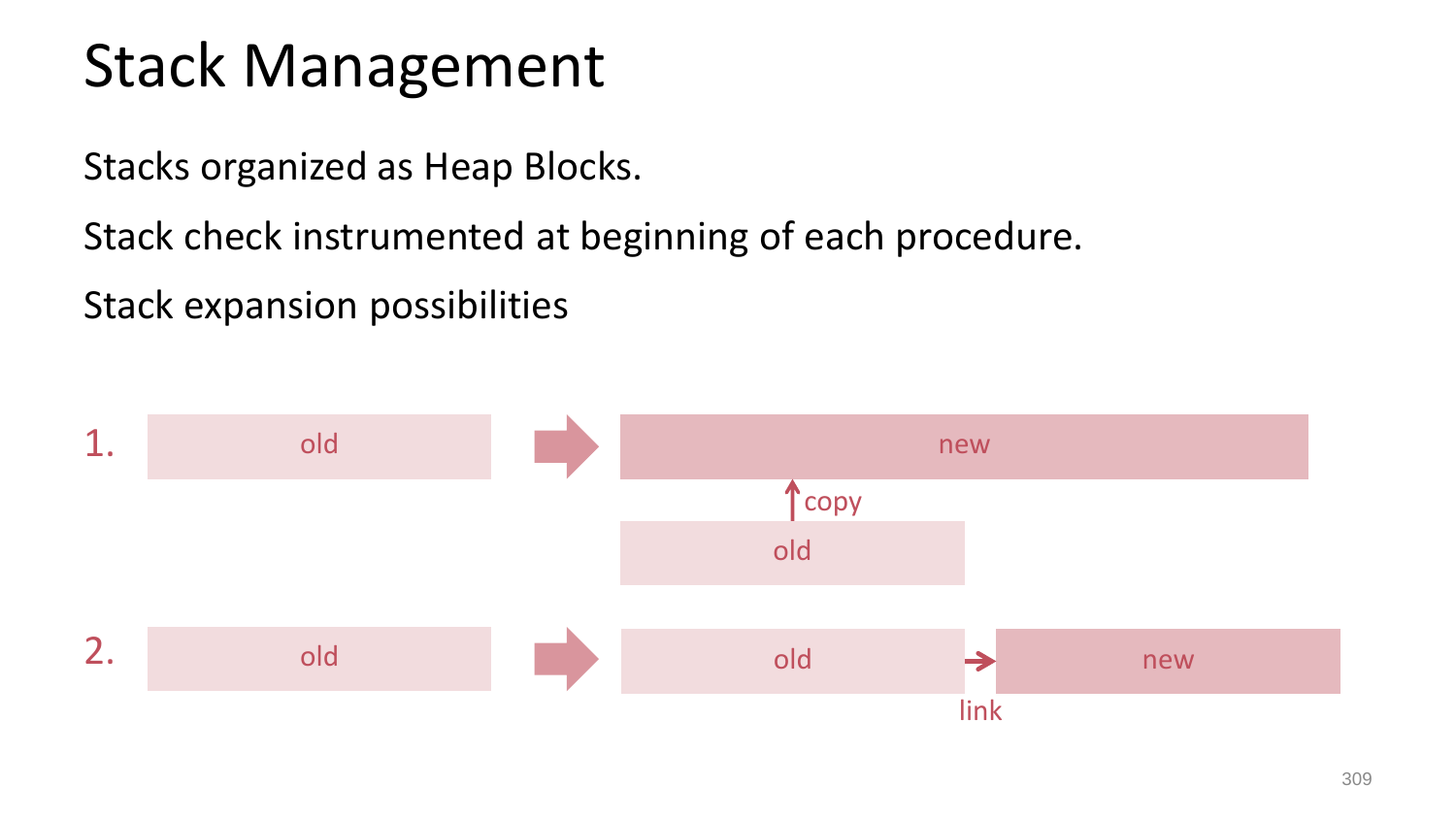# Copying stack

Must keep track of all pointers from stack to stack Requires book-keeping of

- call-by-reference parameters
	- **open arrays**
	- $records$
- **unsafe pointer on stack** 
	- e.g. file buffers

turned out to be **prohibitively expensive**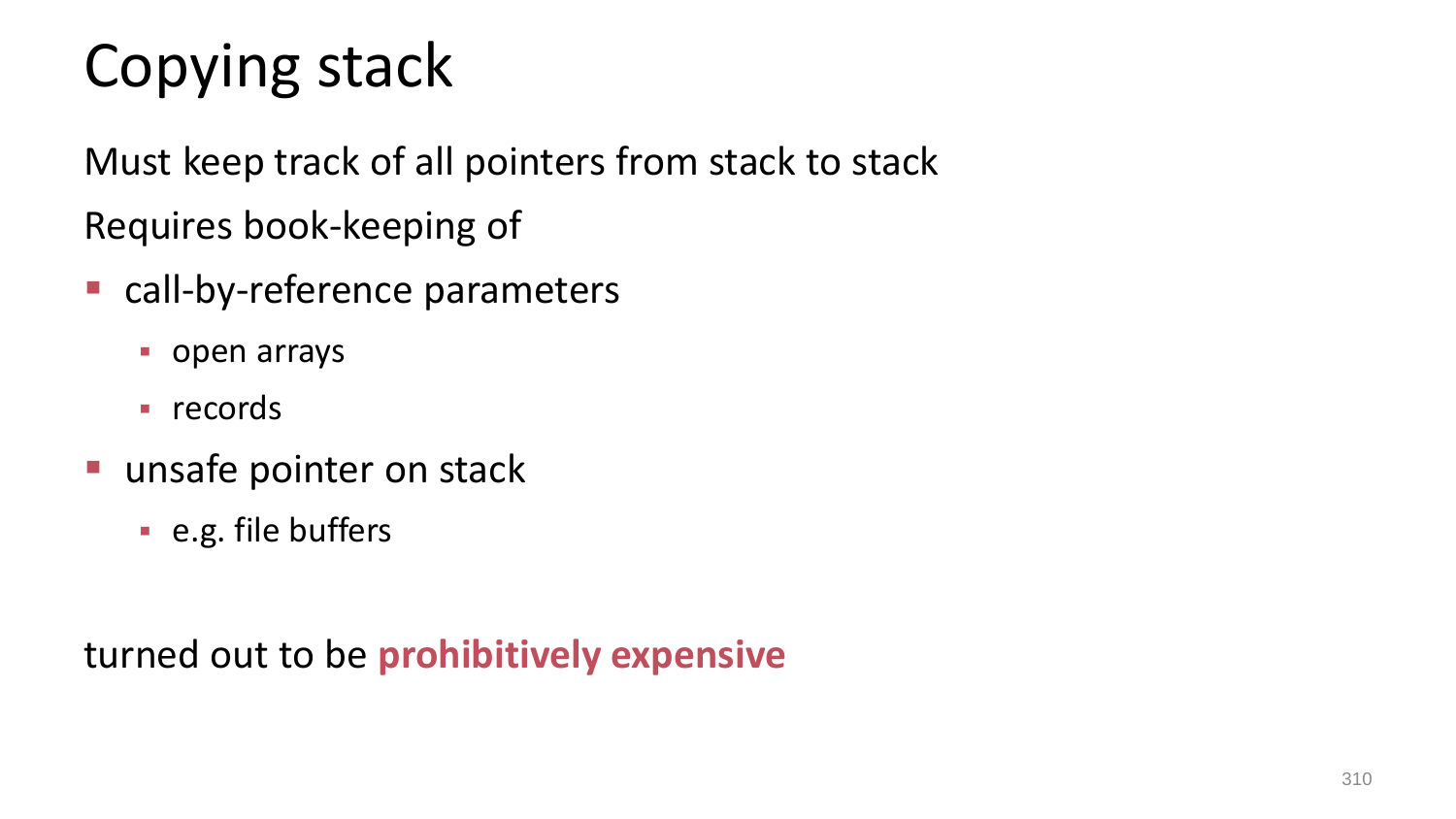### Linked Stack

- **Instrumented call to ExpandStack**
- End of current stack segment pointer included in process descriptor
- Link stacks on demand with new stack segment
- Return from stack segment inserted into call chain backlinks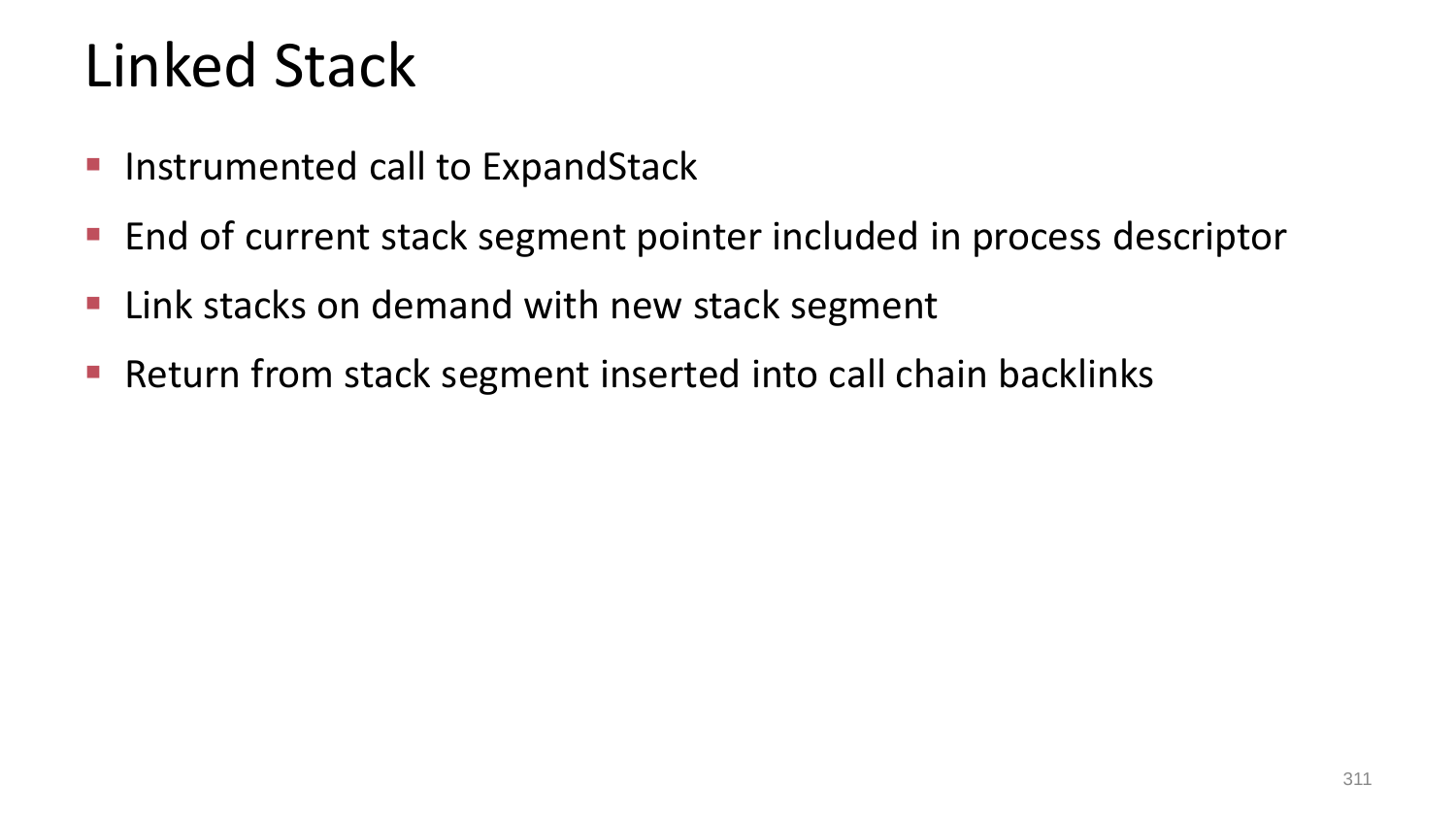## Linked Stacks

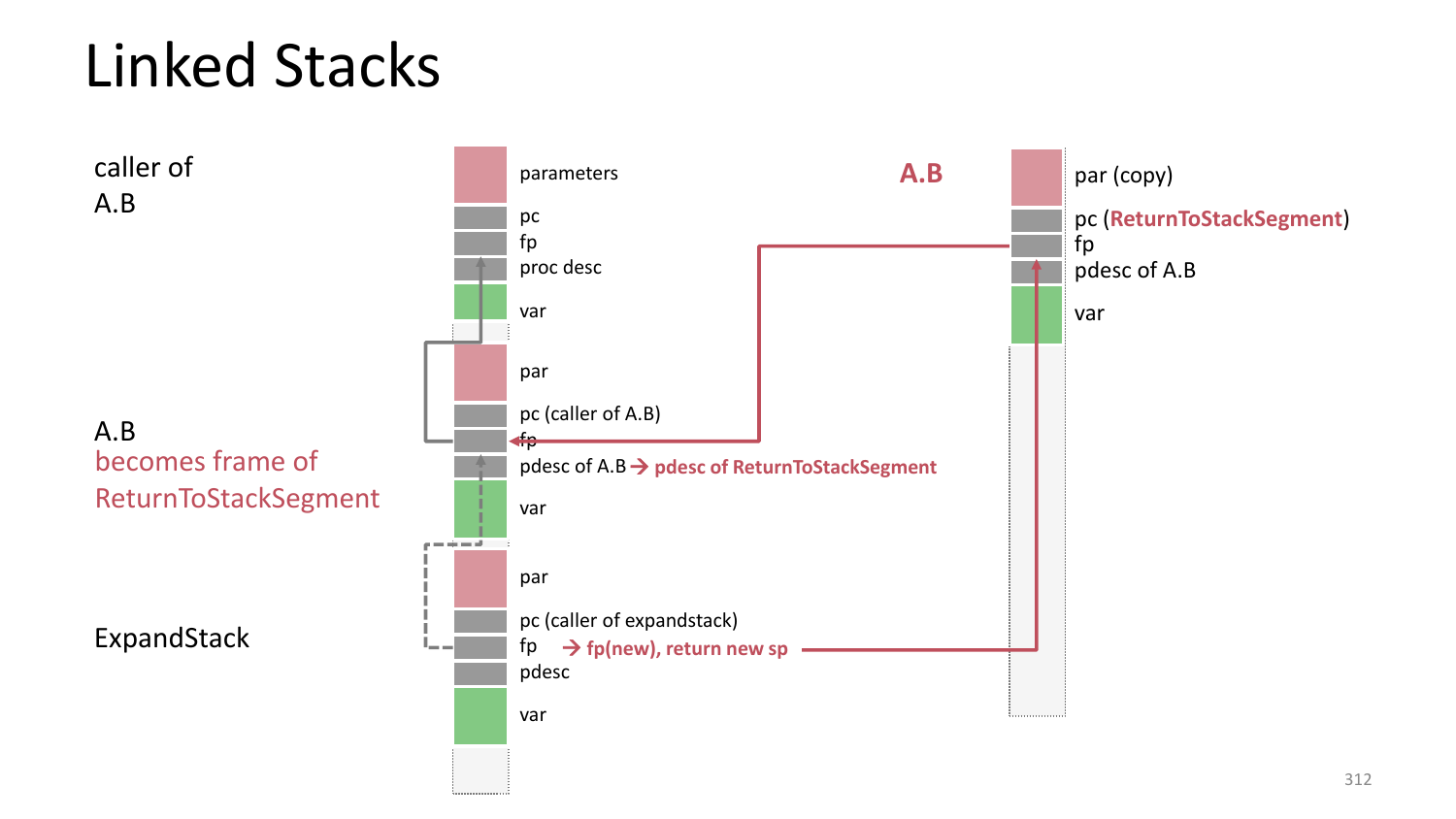### Lock-free Garbage Collector

- Mark & Sweep
	- **F** mark counter, sweeping blocks
- **Precise** 
	- GC knows all pointers, no heuristics
- **Optional** 
	- system can be built without GC

#### Incremental

- several instances of the GC traverse parts of the heap
- Concurrent
	- GC runs in cocurrently with mutator thread
- Parallel
	- Several instances of the GCs can run concurrently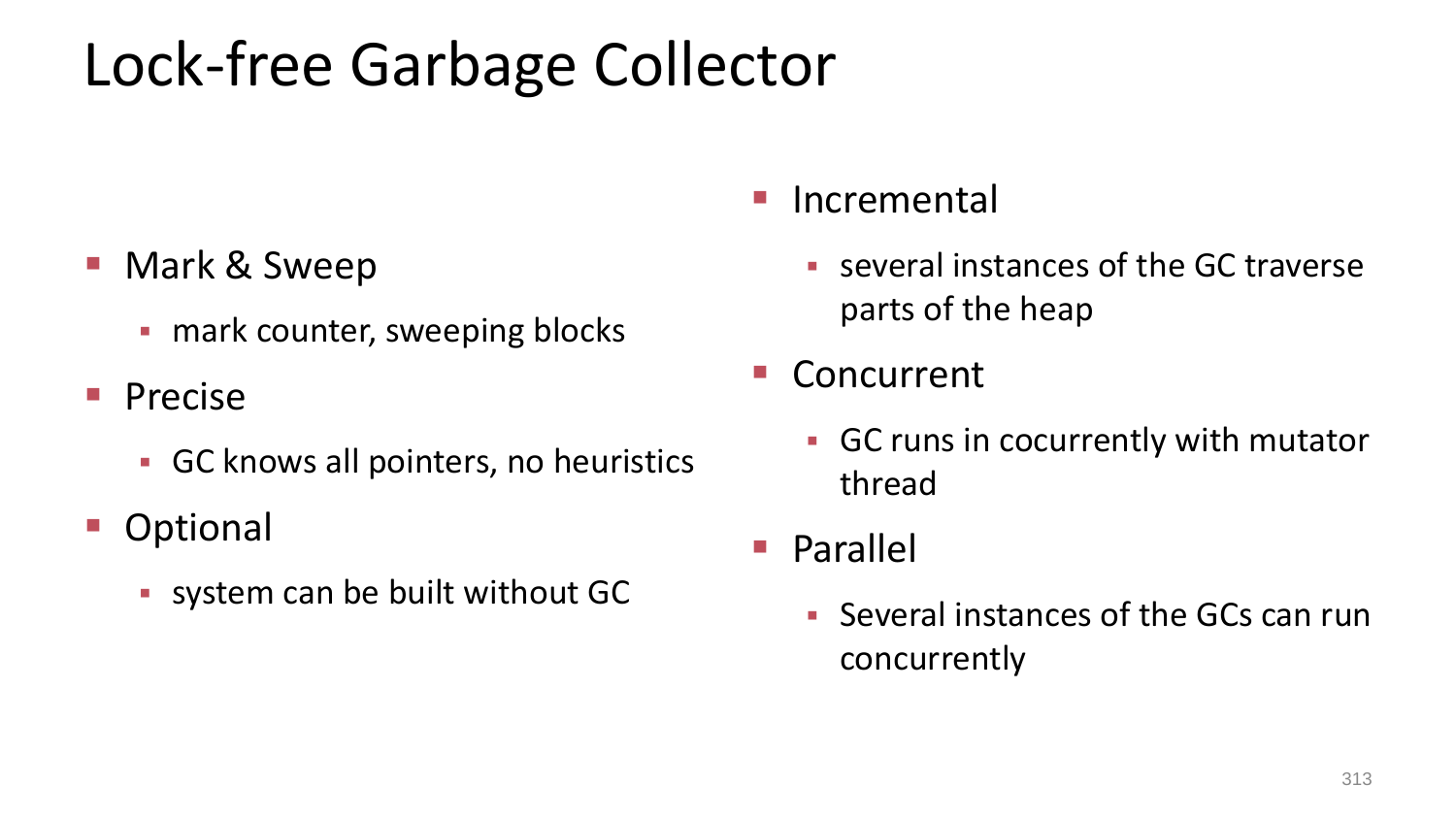#### Synchronisation

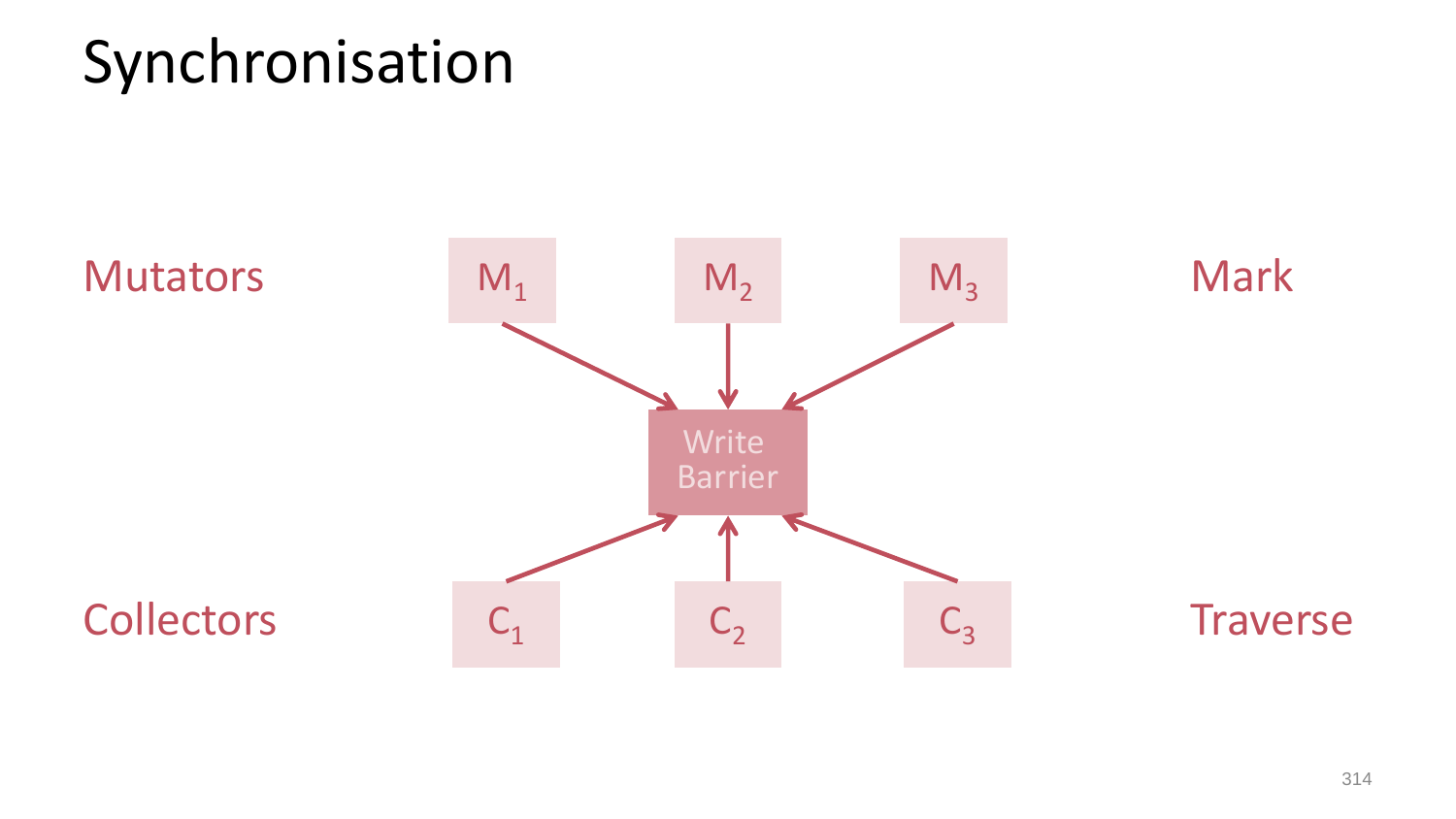#### Data Structures

|                  | <b>Global</b>            |  | <b>Per Object</b>     |  |
|------------------|--------------------------|--|-----------------------|--|
|                  |                          |  |                       |  |
| <b>Mark Bit</b>  | <b>Cycle Count</b>       |  | <b>Cycle Count</b>    |  |
|                  |                          |  |                       |  |
| <b>Marklist</b>  | <b>Marked First</b>      |  | <b>Next Marked</b>    |  |
|                  |                          |  |                       |  |
| <b>Watchlist</b> | <b>Watched First</b>     |  | <b>Next Watched</b>   |  |
|                  |                          |  |                       |  |
| <b>Root Set</b>  | <b>Global References</b> |  | <b>Local Refcount</b> |  |
|                  |                          |  |                       |  |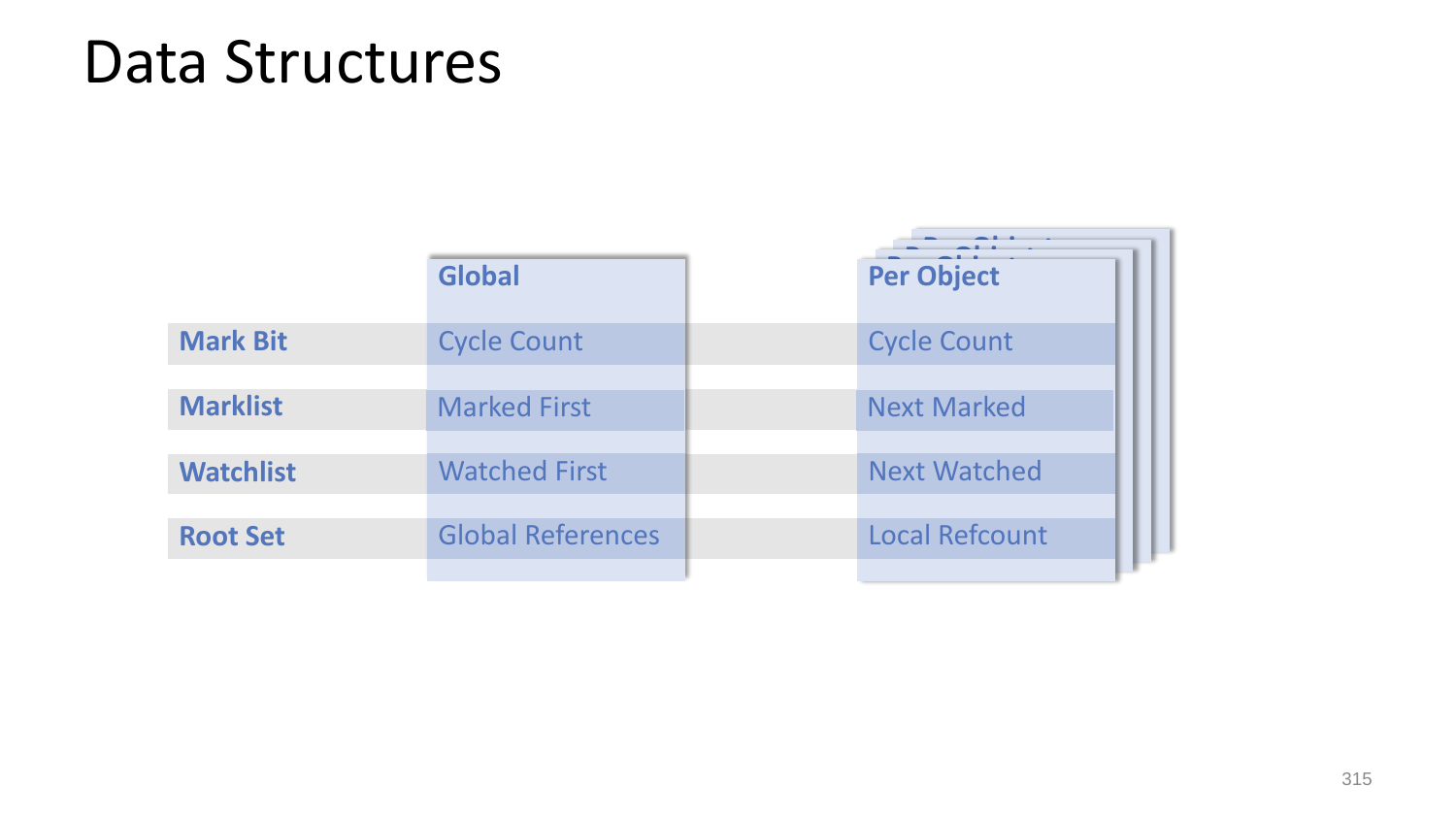#### Example

Cycle Count = 2